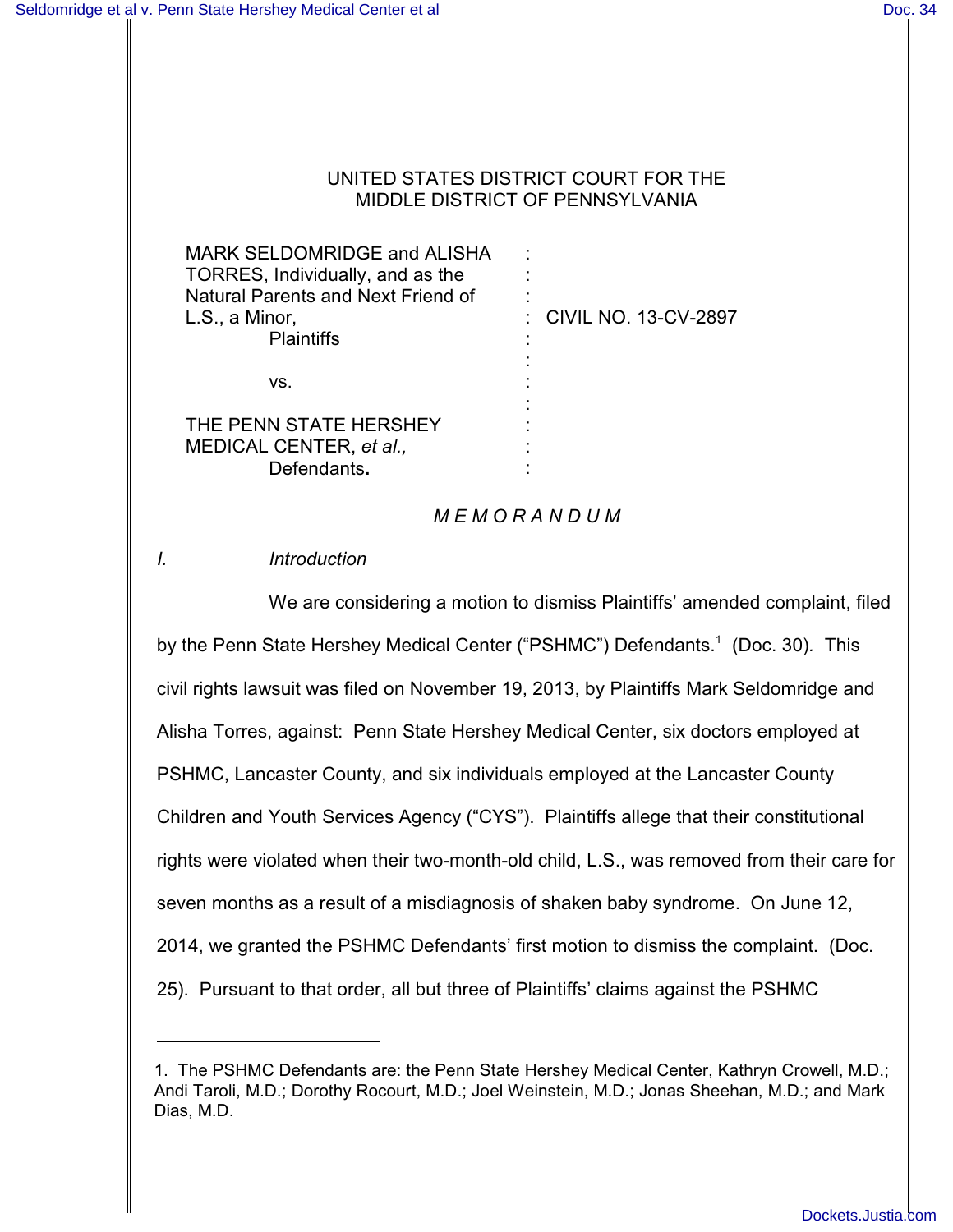Defendants were dismissed with prejudice. (Doc. 25). The substantive due process, First Amendment, and 42 U.S.C. § 1981 claims were dismissed without prejudice. (Doc. 25). On July 1, 2014, Plaintiffs filed an amended complaint. (Doc. 28). On July 22, 2014, the PSHMC Defendants filed their motion to dismiss the amended complaint. (Doc. 30).

## *II. Background*

The following facts are set forth in Plaintiffs' amended complaint and are taken as true, as they must be when considering a motion to dismiss, Fowler v. UPMC Shadyside, 578 F.3d 203, 210 (3d Cir. 2009): L.S. was born in September 2011 to Plaintiff Alisha Torres. (Doc. 28, ¶ 20). Torres was administered oxytocin during labor to augment her contractions. (Doc. 28, ¶ 20). At birth, L.S. presented with a rare complication, known as "compound birth presentation." Plaintiffs later learned that oxytocin should not be administered during births involving this complication. (Doc. 28, ¶ 23). Plaintiffs took L.S. to her pediatrician for three check-ups, and no evidence of abuse was ever noted. (Doc. 28, ¶¶ 26-28). On November 29, 2011, Plaintiffs took L.S. to the pediatrician because she was "sneezing, not eating, [and] vomiting." (Doc. 28, ¶ 29). The pediatrician diagnosed L.S. with being overfed. (Doc. 28, ¶ 29). A few days later, on December 2, Plaintiffs took L.S. to the pediatrician for her two-month check-up. This time, L.S. was "staring into space and less interactive." (Doc. 28, ¶ 30). Her head circumference, which had consistently measured in the 90th to 98th percentiles compared to other children her age, now measured well above the 98th percentile. (Doc.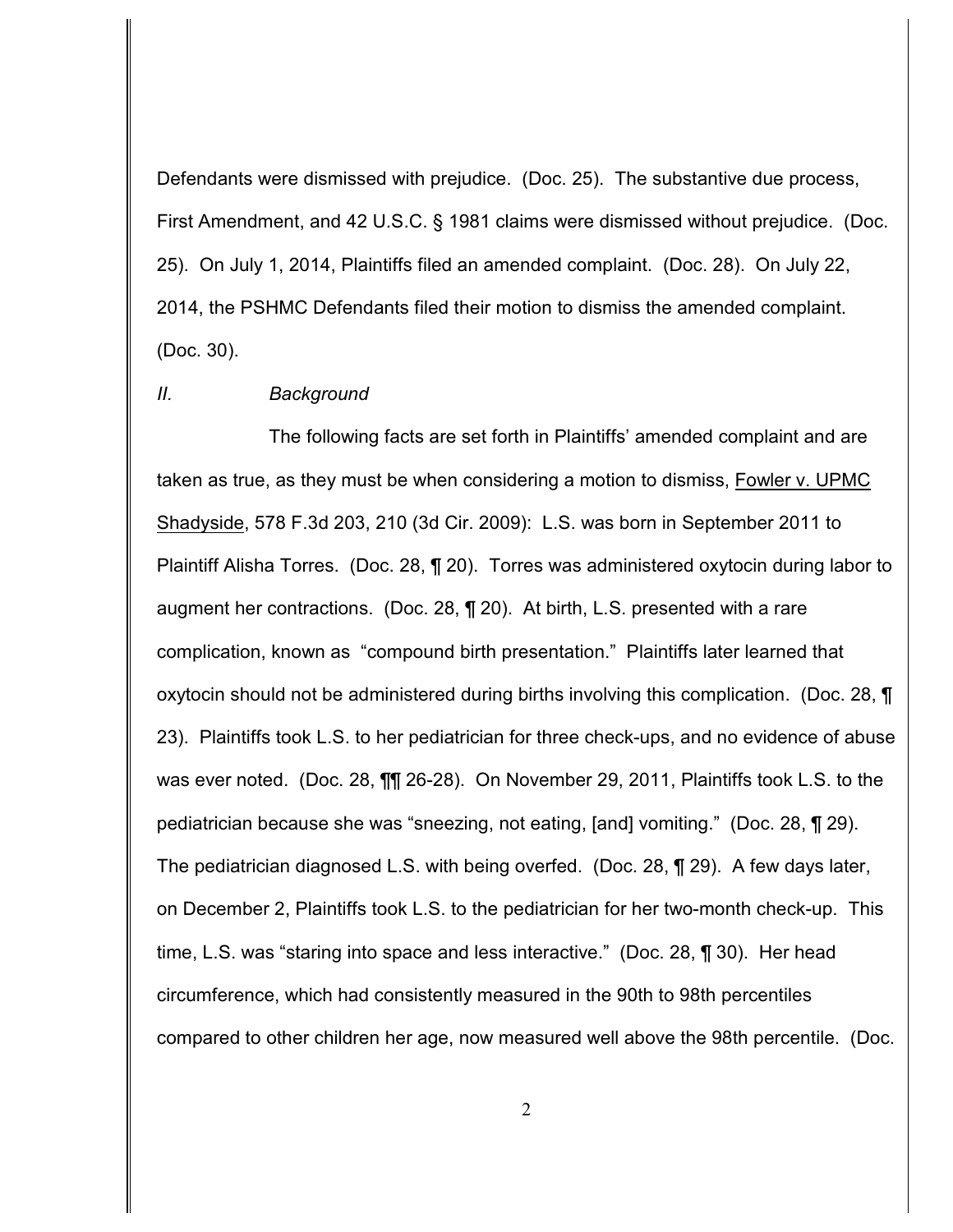28, ¶¶ 26, 28, 30). At the pediatrician's recommendation, Plaintiffs immediately took L.S. to the Ephrata Community Hospital, and a CT scan was performed. (Doc. 28, ¶ 32). The CT scan revealed subdural hematomas or hygromas, but no skull fractures. (Doc. 28, ¶ 32). Defendant Karen Garber, an intake case worker at Lancaster County CYS, met with Plaintiffs on December 2, and told them that if they would not agree to an "Immediate Preliminary Safety Plan," L.S. would be placed in foster care. (Doc. 28, ¶ 34). The safety plan, which designated Plaintiffs as alleged perpetrators of child abuse, provided that neither parent would have unsupervised contact with L.S. (Doc. 28, ¶¶ 34- 35). Plaintiffs allege that they were afforded no opportunity to contest the safety plan. (Doc. 28, ¶ 36). Defendant Garber requested that Plaintiff Seldomridge submit to an interview with a police detective, but he declined. (Doc. 28, ¶ 38).

L.S. was then transferred to PSHMC, and at 9:07 p.m. on December 2, 2011, Defendant Jonas Sheehan, M.D., issued a neurosurgery report recommending an "NAI [non-accidental injury] w/u [work up]." (Doc. 28, ¶ 39). At 9:43 p.m., Defendant Dorothy Rocourt, M.D., issued a pediatric surgery report recommending a "Child Safety consult" and a skeletal survey. (Doc. 28, ¶ 41). Around 10:30 p.m., Defendant Kathryn Crowell, M.D., interviewed Plaintiffs as part of a Child Safety Team consultation, and subsequently issued a report that also recommended a skeletal survey. (Doc. 28, ¶¶ 43- 44). On December 3, Defendant Joel Weinstein, M.D., observed retinal hemorrhages and retinoschisis in L.S.'s eyes, which he reported were "highly suggestive of repetitive shaking injury and would be extremely rare in any other setting." (Doc. 28, ¶ 51). A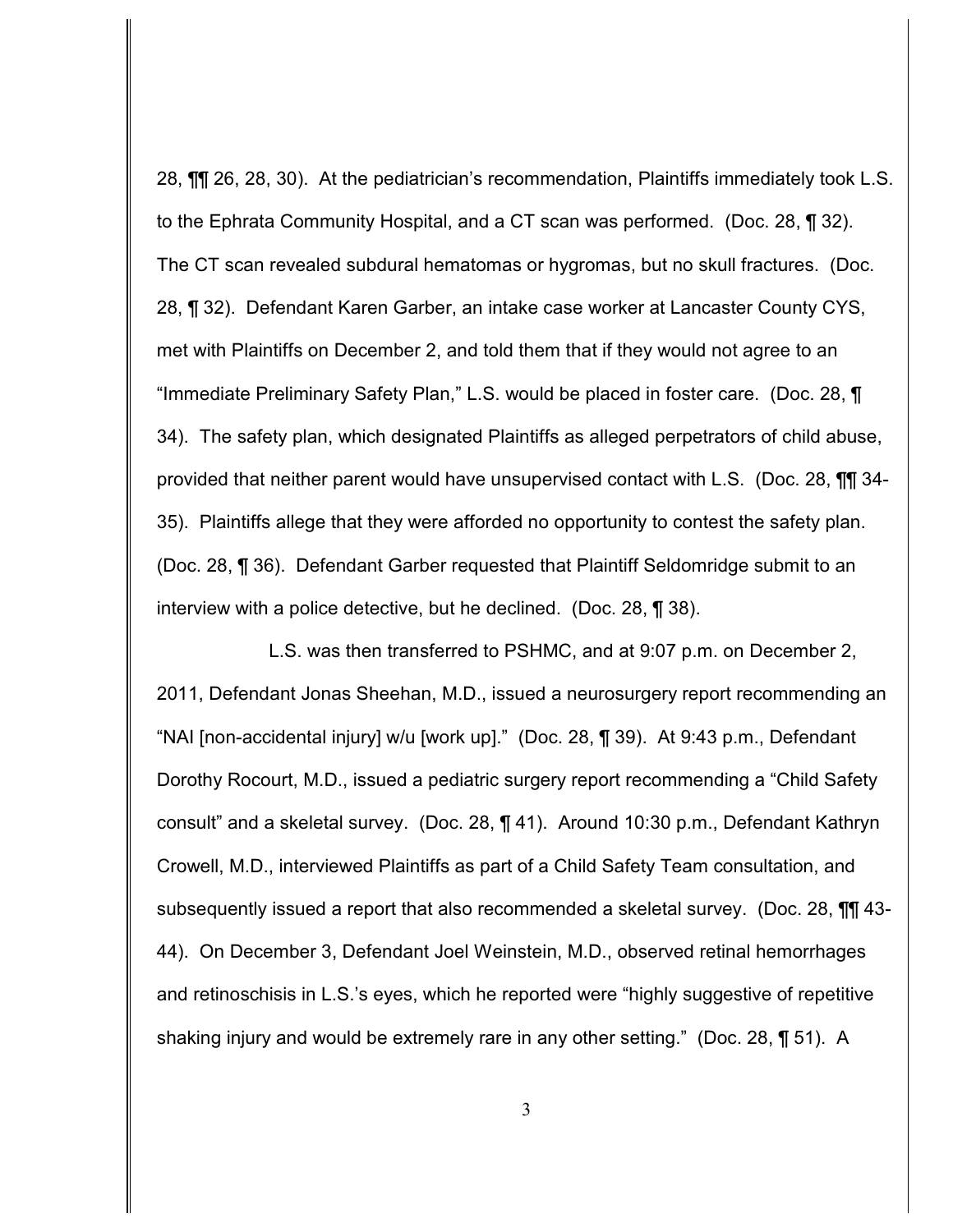skeletal survey was performed on L.S., but no evidence of fractures were found. (Doc. 28,¶ 59). An MRI performed on L.S. revealed a bilateral subdural hematoma. (Doc. 28, ¶ 60). Defendant Andi Taroli, M.D., Director of the PSHMC Child Safety Team, was also consulted. She reported that L.S.'s injuries were consistent with shaking, but that Plaintiffs had denied shaking the baby. (Doc. 28, ¶¶ 63-64). Defendant Taroli ruled out birth as the cause of L.S.'s subdural hemorrhage, but did not review L.S.'s birth records prior to rendering her opinion. (Doc. 28, ¶¶ 157, 168).

On December 6, 2011, Defendant Mark Dias, M.D., surgically drained L.S.'s subdural fluids. (Doc. 28, ¶ 71). On December 9, Defendants Garber, Redcay, and Boyer again threatened to place L.S. in foster care if Plaintiffs would not agree to a "Placement Safety Plan." (Doc. 28, ¶¶ 72-73). That plan provided that Plaintiffs would have two hours of supervised contact with L.S. per day, but prohibited them from having ongoing contact with her. (Doc. 28, ¶ 72).

On December 11, 2011, L.S. presented with new areas of subdural bleeding and a depressed fontanel, which, Plaintiffs allege, confirmed that her injuries were chronic in nature and not the result of shaking. (Doc. 28, ¶ 76). On December 13, 2011, L.S. was discharged from the hospital. (Doc. 28, ¶ 78). However, Plaintiffs were not permitted to take her home because the safety plan was still in place. (Doc. 28, ¶ 81).

Plaintiffs allege that within 30 to 60 days of December 2, 2011, Defendants Garber, Redcay, Boyer, Hasselback, Murray, Huegel, Taroli, Crowell, Weinstein, and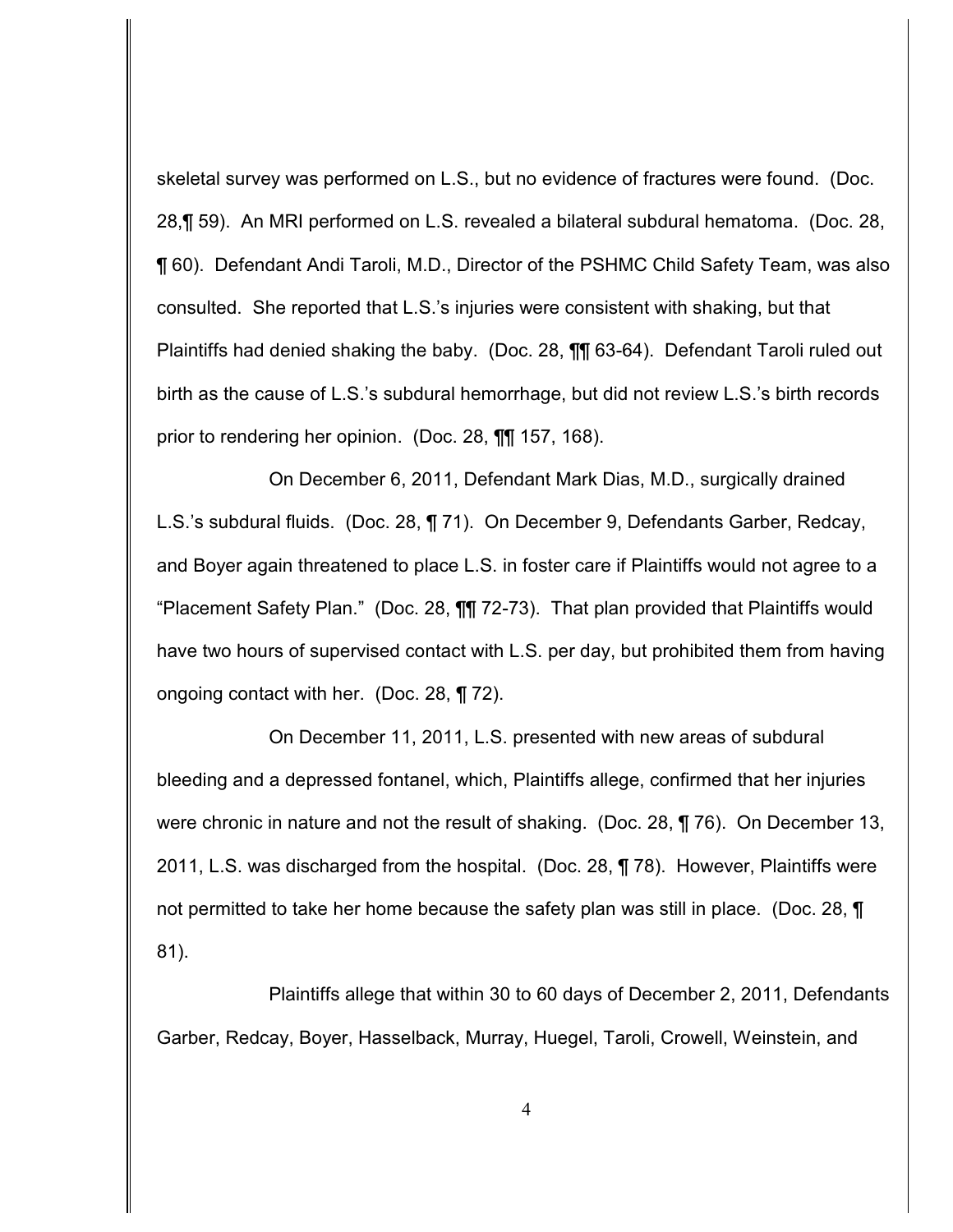Dias participated in a Child Safety Team meeting concerning the abuse allegations against Plaintiffs. (Doc. 28, ¶ 84). On March 5, 2012, Plaintiffs were notified in writing that Defendants Garber and Redcay filed an administrative report listing them as perpetrators of abuse. (Doc. 28, ¶ 85). The notice contained information about how Plaintiffs could obtain administrative review of the report and request its expungement. (Doc. 28, ¶ 86). On March 21, 2012, Plaintiffs requested a hearing. (Doc. 28, ¶ 87).

Meanwhile, the safety plan was extended on April 19, 2012, because Plaintiffs had not completed a required parenting program. (Doc. 28, ¶ 88). On July 12, 2012, L.S. was permitted to return home, subject to scheduled and unscheduled visits by Lancaster County CYS employees. (Doc. 28, ¶ 94). The safety plan was lifted entirely on September 12, 2012. (Doc. 28, ¶ 95). Five months later, on January 14, 2013, the Pennsylvania Department of Public Welfare conducted a hearing to determine whether the report against Plaintiffs should be expunged. (Doc. 28, ¶ 110). After finding that a reasonable person would not have concluded that L.S.'s injuries were the result of abuse, the report was expunged. (Doc. 28, ¶¶ 113-116).

*III. Discussion*

#### *A. Standard of Review*

Rule 12(b)(6) authorizes dismissal of a complaint for "failure to state a claim upon which relief can be granted." Under Rule 12(b)(6), we must "accept all factual allegations as true, construe the complaint in the light most favorable to the plaintiff, and determine whether, under any reasonable reading of the complaint, the plaintiff may be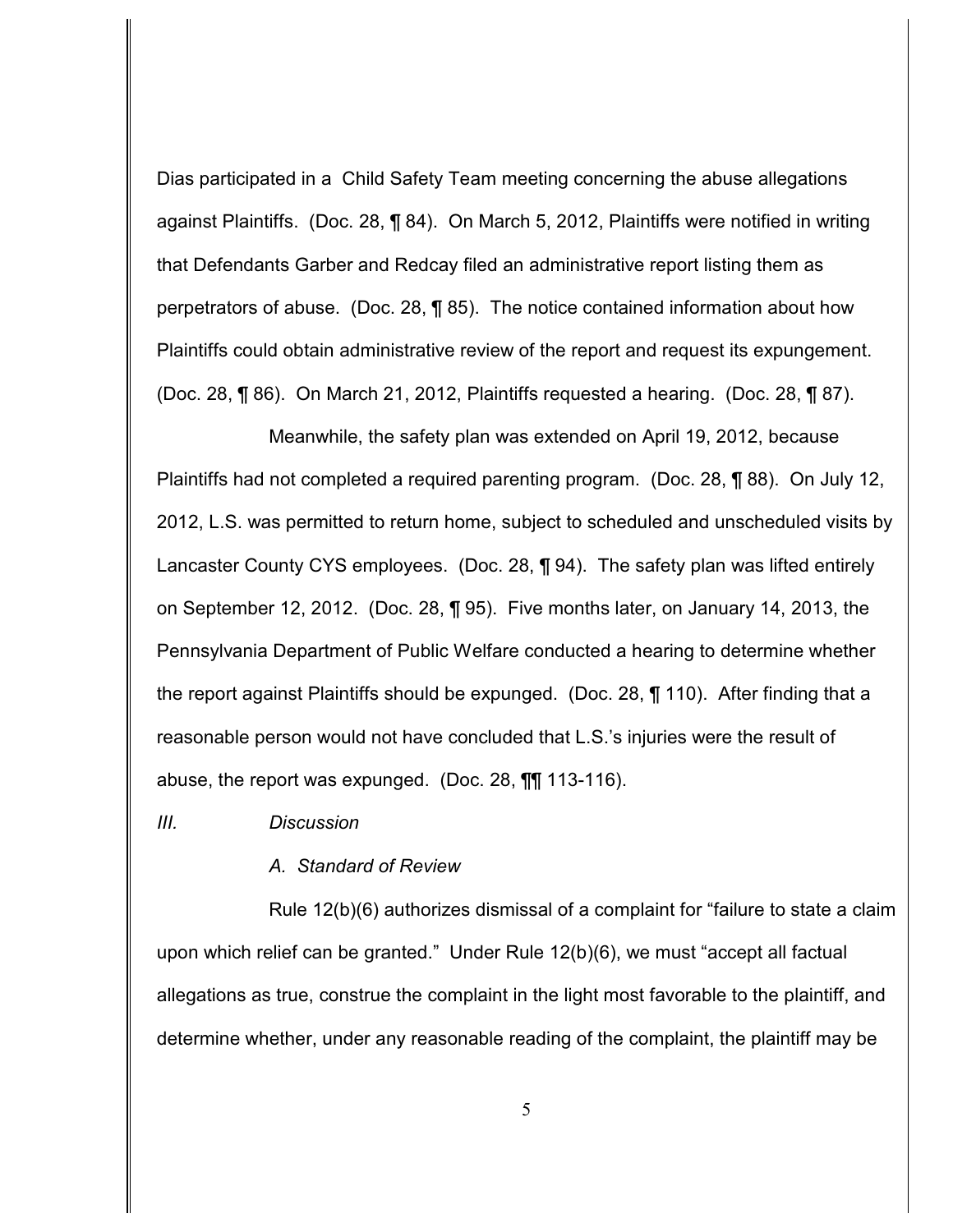entitled to relief." Fowler v. UPMC Shadyside, 578 F.3d 203, 210 (3d Cir. 2009) (quoting Phillips v. County of Allegheny, 515 F.3d 224, 231 (3d Cir. 2008)). While a complaint need only contain "a short and plain statement of the claim," FED. R. CIV. P. 8(a)(2), and detailed factual allegations are not required, Bell Atlantic Corp. v. Twombly, 550 U.S. 544, 555, 127 S.Ct. 1955, 1964, 167 L.Ed.2d. 929 (2007), a complaint must plead "enough facts to state a claim to relief that is plausible on its face." Id. at 570. "The plausibility standard is not akin to a 'probability requirement,' but it asks for more than a sheer possibility that a defendant has acted unlawfully." Ashcroft v. Iqbal, 556 U.S. 662, 129 S.Ct. 1937, 1949 (2009) (quoting Twombly, 550 U.S. at 556). "[L]abels and conclusions" are not enough, and a court is not "'bound to accept as true a legal conclusion couched as a factual allegation.'" Twombly*,* 550 U.S. at 555 (quoted case omitted).

In resolving a motion to dismiss, we thus "conduct a two-part analysis." Fowler, supra, 578 F.3d at 210. First, we separate the factual elements from the legal elements and disregard the legal conclusions. Id. at 210-11. Second, we "determine whether the facts alleged in the complaint are sufficient to show that the plaintiff has a 'plausible claim for relief.'" Id. at 211 (quoted case omitted).

## *B. Substantive Due Process Claim*

It is widely recognized that parents have a constitutionally protected liberty interest in the care, custody, and direction of their children. See Lehr v. Robertson, 463 U.S. 248, 253 (1983). However, that right "does not include a right to remain free from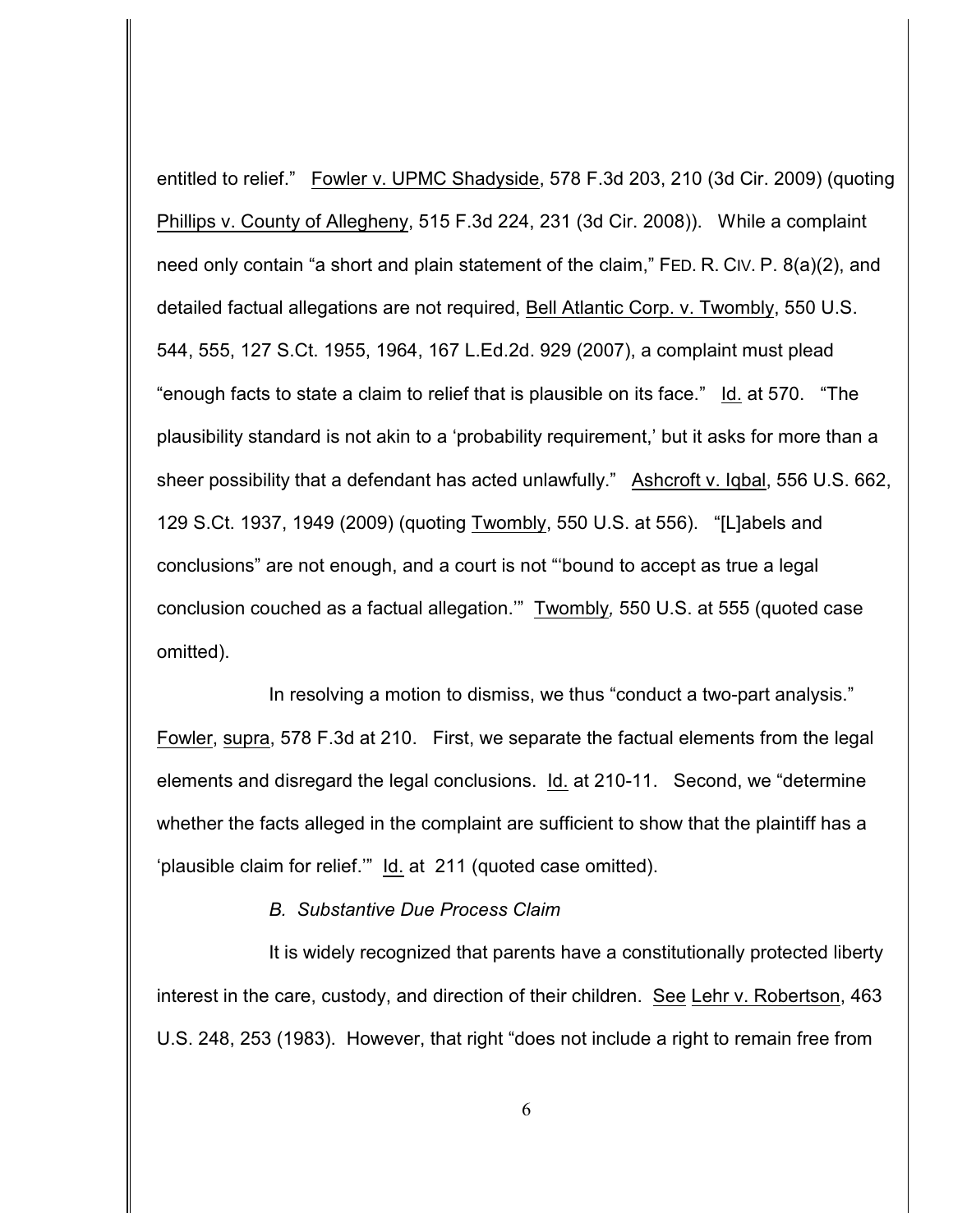child abuse investigations." Croft v. Westmoreland Cnty. Children & Youth Serv., 103 F.3d 1123, 1125 (3d Cir. 1997). This is because the "liberty interest in familial integrity is limited by the compelling governmental interest in the protection of children–particularly where the children need to be protected from their own parents." Id. In order to state a claim for violation of their substantive due process rights, Plaintiffs must demonstrate that Defendants lacked an objectively reasonable suspicion of abuse. Id. at 1126; see also Livingston v. Allegheny Cnty., 400 F. App'x 659, 664 (3d Cir. 2010). "[T]he government action must 'exceed both negligence and deliberate indifference, and reach a level of gross negligence or arbitrariness that indeed shocks the conscience.'" Billups v. Penn State Milton S. Hershey Med. Ctr., 910 F. Supp. 2d 745, 758 (M.D. Pa. 2012) (Kane, J) (internal quotation omitted). Moreover, removal of a child from the custody of his or her parents "does not infringe on parental rights, 'even if evidence produced during the course of an investigation demonstrates that no abuse occurred.'" Id. at 759 (citing Croft, 103 F.3d at 1126).

In this case, Defendants objectively and reasonably suspected that L.S. had been abused. L.S. exhibited physical signs of abuse, including subdural hematomas, retinal hemorrhages, a bulging anterior fontanel, loss of appetite, and lethargy, among others. Plaintiffs contend that Defendants violated their constitutional rights by failing to rule out other causes of L.S.'s symptoms prior to diagnosing her with shaken baby syndrome. This argument was specifically rejected by the court in Billups v. Penn State Milton S. Hershey Medical Center, 910 F. Supp. 2d 745, 758 (M.D. Pa. 2012)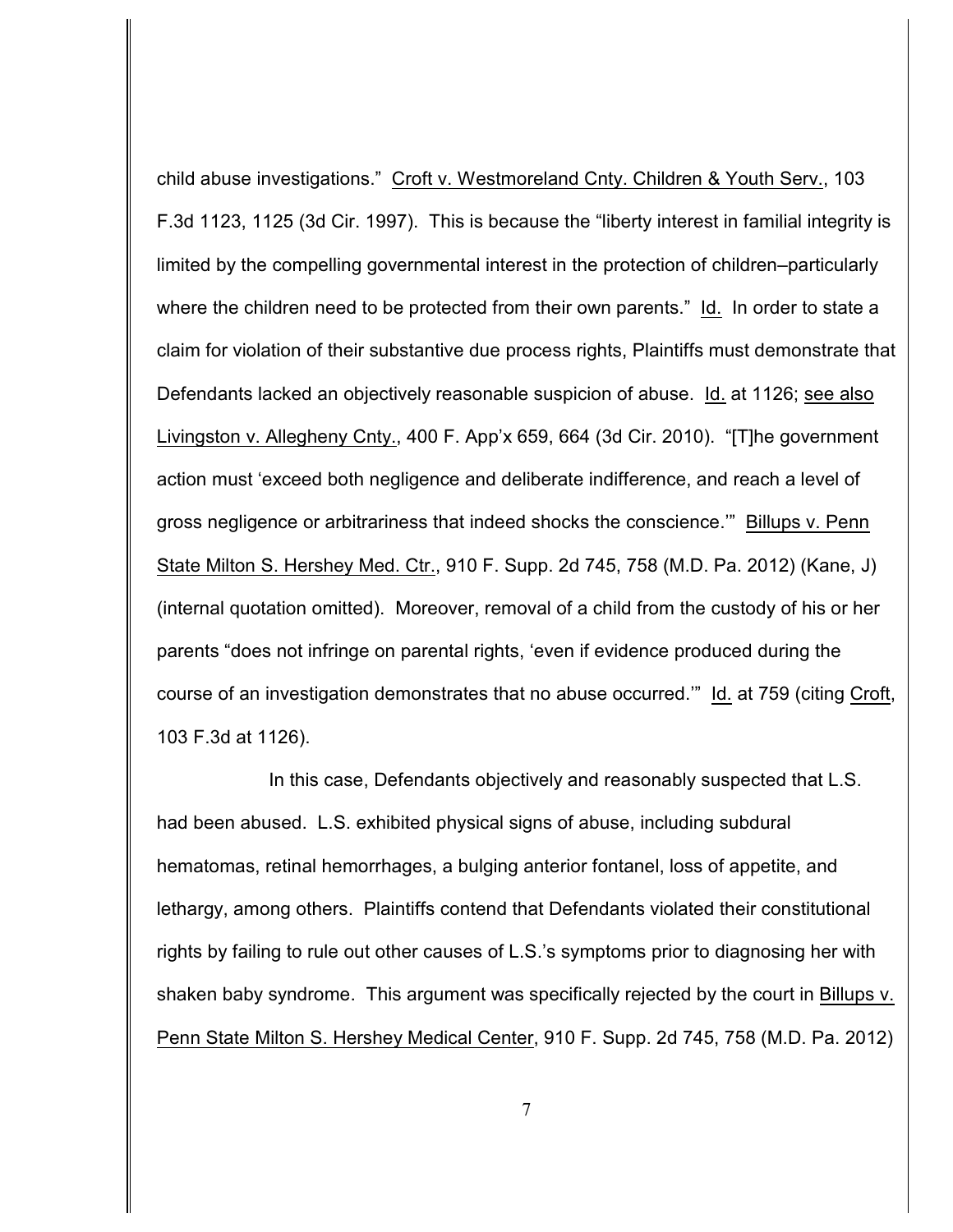(Kane, J). As the Billups court observed, this argument invites the court "to conclude that parents sufficiently state a substantive due process claim where they allege that medical professionals, upon conducting examinations of their child's injuries, rendered an opinion that the child had been abused but were not absolutely certain of that opinion's accuracy." Billups, 910 F. Supp. 2d at 759. Relying on this rationale, the court dismissed all but one of the plaintiff's substantive due process claims. The court did allow one claim to proceed based on the allegation that one of the medical defendants had falsely testified that she considered alternative causes of the child's injuries before concluding that the child had been abused*.* The Billups court reasoned that this misrepresentation amounted to a conscious disregard of the possibility that the child had not been abused. Id. at 760. In an attempt to bring the instant case within the scope of this reasoning, Plaintiffs argue that Dr. Taroli "claimed to have ruled out birth trauma without ever having obtained and reviewed L.S.'s birth records." (Doc. 32 at 9). However, the amended complaint does not allege that Dr. Taroli claimed to have conducted screening to rule out birth trauma as the cause of L.S.'s injuries. In fact, Plaintiffs' chief complaint regarding Dr. Taroli is that she outright failed to review L.S.'s birth records. As discussed above, a medical professional's uncertain diagnosis of abuse is not a sufficient basis for a substantive due process claim. Accordingly, we will dismiss this claim with prejudice.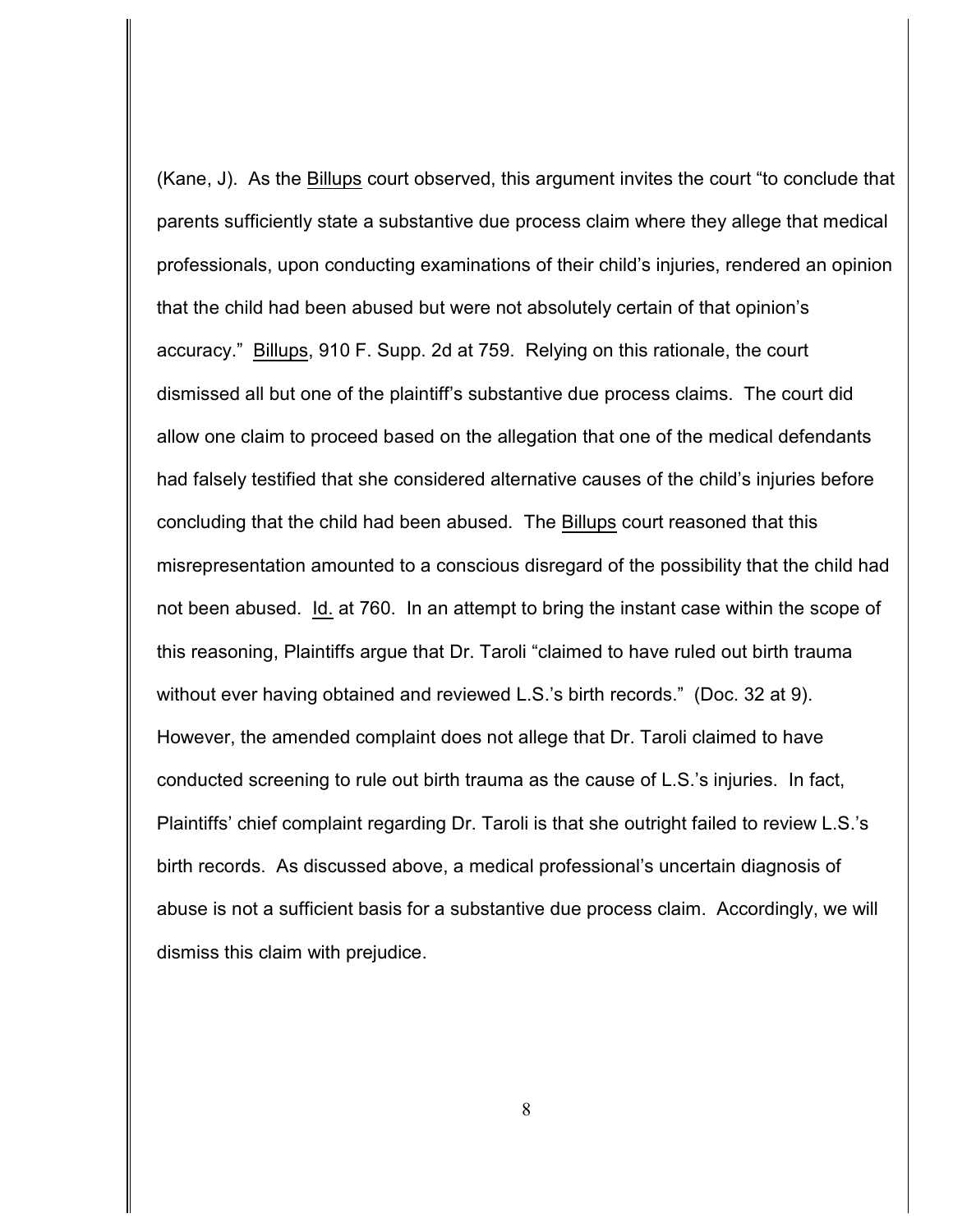# *C. First Amendment Claim*

Defendants move to dismiss Plaintiffs' First Amendment claim, arguing that Plaintiffs have again failed to allege any supporting facts. We agree. Although the Amended Complaint continues to cite the First Amendment (Doc. 28, ¶ 1), Plaintiffs make no allegations that support this claim. We will dismiss this claim with prejudice.

## *D. Section 1981 Claim*

Similarly, Plaintiffs continue to invoke 42 U.S.C. § 1981 as a basis for their claims but fail to plead any facts relating to race or alienage. This claim will also be dismissed with prejudice.

# *E. Previously Dismissed Claims*

In their amended complaint, Plaintiffs have repleaded all of the claims that were dismissed with prejudice pursuant to our June 12, 2014 order. (See Doc. 25; Doc. 28 ¶ 190). To the extent that Plaintiffs included these claims in their amended complaint to avoid waiving them for appeal purposes, that was unnecessary.<sup>2</sup> We will grant Defendants' request to strike these claims.

<sup>2.</sup> Plaintiffs did not have to replead their claims to preserve them for appellate review after we dismissed them as futile. United States ex rel. Atkinson v. Pa. Shipbuilding Co., 473 F.3d 506, 516 (3d Cir. 2007) ("We believe the proper rule allows plaintiffs to appeal dismissals despite amended pleadings that omit the dismissed claim *provided* repleading the particular cause of action would have been futile.")(emphasis in original)(footnote omitted).